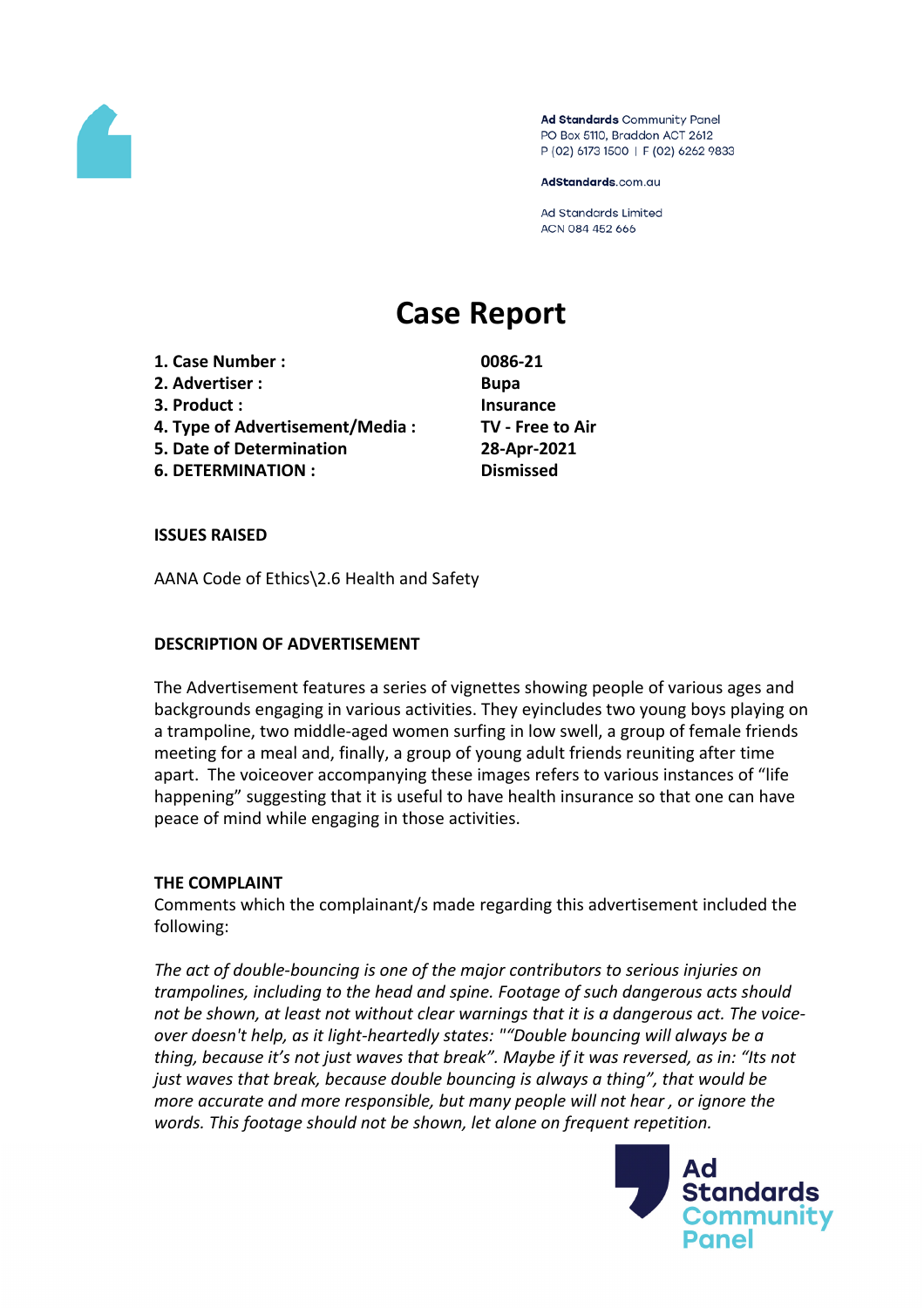

#### **THE ADVERTISER'S RESPONSE**

Comments which the advertiser made in response to the complainant/s regarding this advertisement include the following:

*I refer to your letter dated 31 March 2021 in relation to Complaint Reference Number 0086/21 (your Letter).* 

*Bupa HI Pty Ltd (formerly Bupa Australia Pty Ltd) (Bupa) takes any consumer complaints in relation to its advertisements very seriously. Thank you for the opportunity to respond to the issues raised by the complainant attached to your Letter which appear to relate to a Bupa advertisement broadcast on free-to-air television and various social media channels and streaming services (the Advertisement).* 

#### *Summary*

*For the reasons outlined in this letter, Bupa respectfully submits that the Advertisement does not contravene the Australian Association of National Advertisers Code of Ethics (the Code).* 

#### *The Advertisement*

*The Advertisement features a series of vignettes showing people of various ages and backgrounds engaging in light-hearted, every day activities. This includes two young boys playing on a trampoline, two middle-aged women surfing in low swell, a group of female friends meeting for a meal and, finally, a group of young adult friends reuniting after time apart. The voiceover accompanying these images playfully refers to various instances of "life happening" suggesting that it is useful to have health insurance so that one can have peace of mind while engaging in those fun, everyday activities.* 

*The Advertisement comprises a series of vignettes featuring a range of people engaging in "everyday" activities. The advertisement concludes that "life can happen" while engaging in such activities.*

*Bupa submits that the Advertisement does not contravene Section 2 of the Code*

#### *Prevailing Community Standards on health and safety*

*We understand that the Advertising Standards Bureau (ASB) Board is to consider whether the Advertisements contravene section 2.6 of the Code. The section states: "Advertising or Marketing Communications shall not depict material contrary to Prevailing Community Standards on health and safety".*

*In our view, nothing in the Advertisement depicts, encourages, or promotes any form of conduct that is or could be construed as being contrary to Prevailing Community Standards on health and safety.*

*Remainder of section 2 of the Code*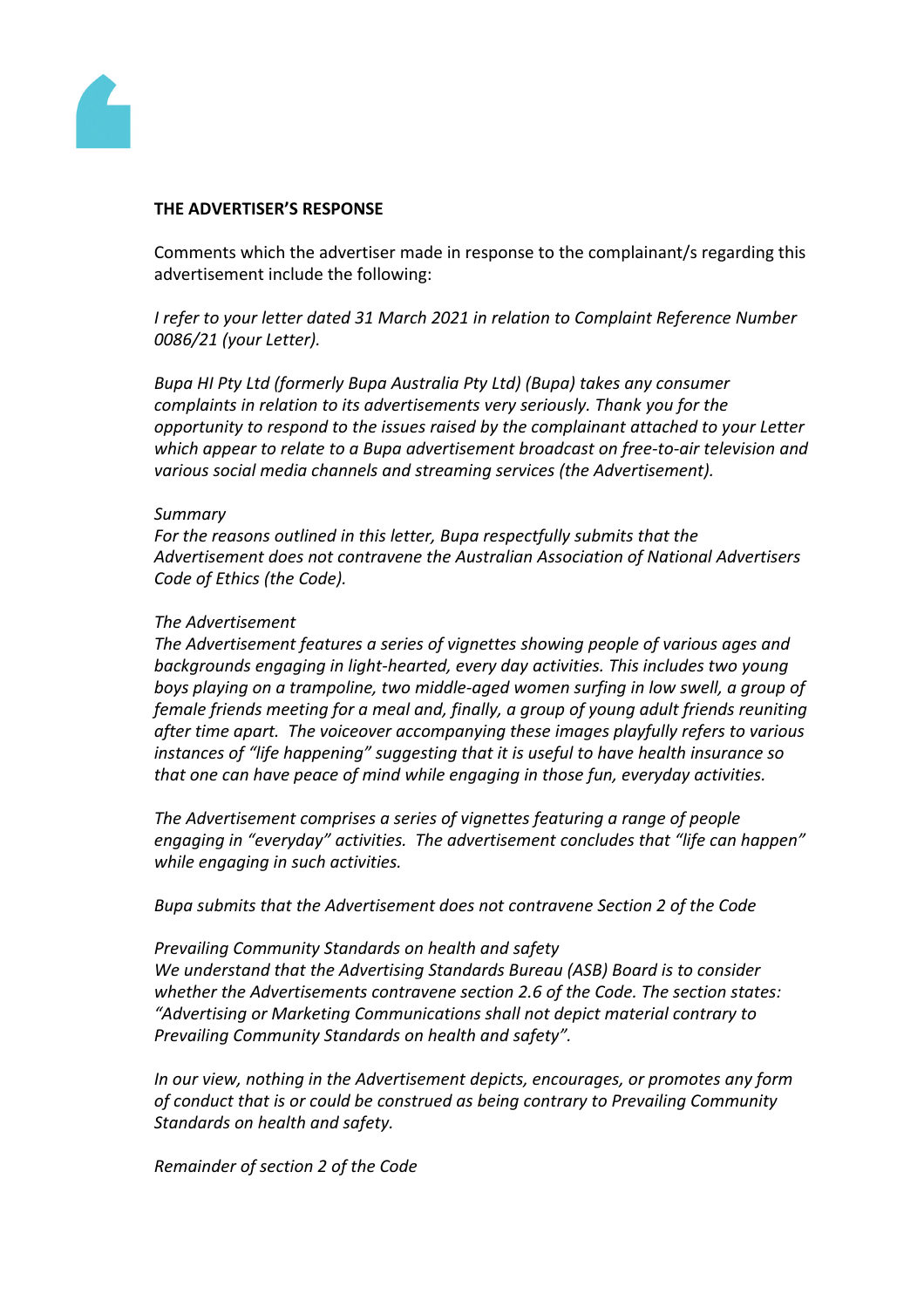

*For completeness, sub-sections 2.1, 2.2, 2.3, 2.4, 2.5 and 2.7 of the Code do not appear to be applicable to either of the Advertisements. Accordingly, we have not considered the application of these sub-sections in this response.*

## *Comprehensive response to the Complaint The complaint expresses concern that:*

*• the Advertisement comprises footage of "dangerous acts [which] should not be shown, at least not without clear warnings that it is a dangerous act" (Issue 1); and • the voiceover "light heartedly states 'double bouncing will always be a thing, because it's not just waves that break'", which purportedly compounds Issue 1 (Issue 2);*

*In our view, neither Issue 1 nor Issue 2 is borne out by the footage (both viewed alone and viewed together with the voiceover).* 

*That is, the children shown bouncing on the trampoline are playing – they are not "double bouncing" or otherwise engaging in dangerous behaviour. Neither of the children are shown to suffer any injuries, nor be likely to suffer any injury in the footage. In fact, the trampoline is fitted with safety devices, including barrier nets. Accordingly, no "dangerous acts" are shown and no associated warnings are required.*

*Further, the statement giving rise to Issue 2 is not a single "run on" threatening statement. That is, the voiceover associated with the footage of the children playing on the trampoline is "double bouncing will always be a thing." The voiceover then pauses and footage of the women surfers is shown whilst the voiceover continues "because its not just waves that break".* 

*It is clear, having regard to:*

- *• the pause between the two statements; and*
- *• the reference to "waves" in relation to surfing footage,*

*that the two concepts are not connected and is not intended nor reasonably considered to be threatening.* 

*In sum, the Advertisement is lighthearted and is intended to give consumers peace of mind as they engage in enjoyable activities.*

*Please let me know if you require any further information. We would welcome the opportunity to work with you to resolve this issue.*

## **THE DETERMINATION**

The Ad Standards Community Panel (Panel) considered whether the advertisement breaches Section 2 of the AANA Code of Ethics (the Code).

The Panel noted the complainant's concern that the advertisement promoted double bouncing on a trampoline which is unsafe.